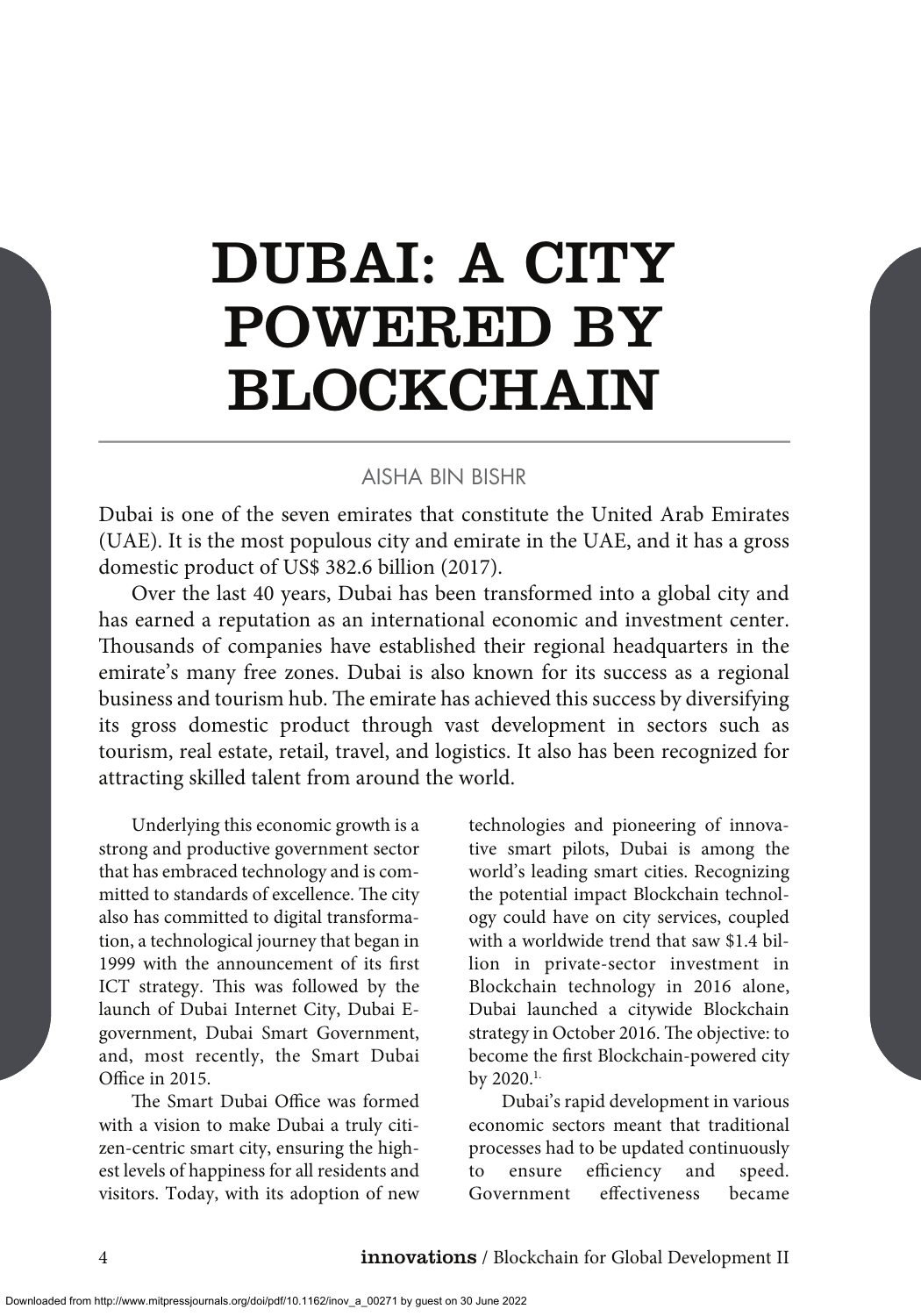increasingly imperative, especially in government-to-consumer and governmentto-government services. In particular, the growth of the business, construction, and tourism sectors revealed that the government needed tighter controls over activities such as permits, transaction verification, and tracking. Simple processes were getting ever more complicated as the city's new businesses and residents began delving into newer industry sectors. It was clear that Dubai needed an agile way to streamline its expanding government processes.

Dubai saw the potential of Blockchain to provide a solution. Blockchain is a technology that utilizes open distributed databases for transactions that involve value, be it monetary or any kind of digital asset, such as identity, certificates, licenses, etc. Its coding method allows for secure recordkeeping in distributed online ledgers, which enable members to share and confirm information with no central authority. The Blockchain economy is witnessing rapid growth; more than 600 companies are active in Blockchain today and it is expected to have a market value of several billion U.S dollars in 2019.

Dubai's adoption of Blockchain technology on a citywide scale comes at a time when the technology is increasingly being recognized as the ultimate trust mechanism. Blockchain eliminates the need for trusted third parties in transactions of any asset, an attribute that could significantly help simplify the Dubai government's evolving processes.

Additionally, as the UAE is the leading supporter of the United Nations Sustainable Development Goals, the adoption of Blockchain technology also applies to the smart governance, smart economy, and smart people areas of United for Smart Sustainable Cities, as the next sections describe.2.

## VISION

While governments around the world are cautiously exploring various Blockchain applications, Dubai is the first city that has the vision to explore the full potential of this innovative and rapidly evolving technology on a citywide scale. This ambition sees the Dubai government leading innovation and building an ecosystem that will enable Blockchain technology to thrive in both the public and private sectors.

The Blockchain strategy is based on three pillars:

#### ABOUT THE AUTHOR

Aisha Bin Bishr is the Director General of the Smart Dubai Office, the government entity entrusted with Dubai's citywide smart transformation. Bin Bishr was previously the Assistant Director General of the Executive Office, where she led the Smart Dubai task force team. She holds a PhD in management, science, technology, and innovation, and a master's of philosophy, policy, and research on engineering, science, and technology from the Manchester Business School. She is also a graduate of the Young Leaders program at the Sheikh Mohammed Bin Rashid Centre for Leadership Development.

© 2018 Aisha Bin Bishr

**innovations** / volume 12, number 3/4 5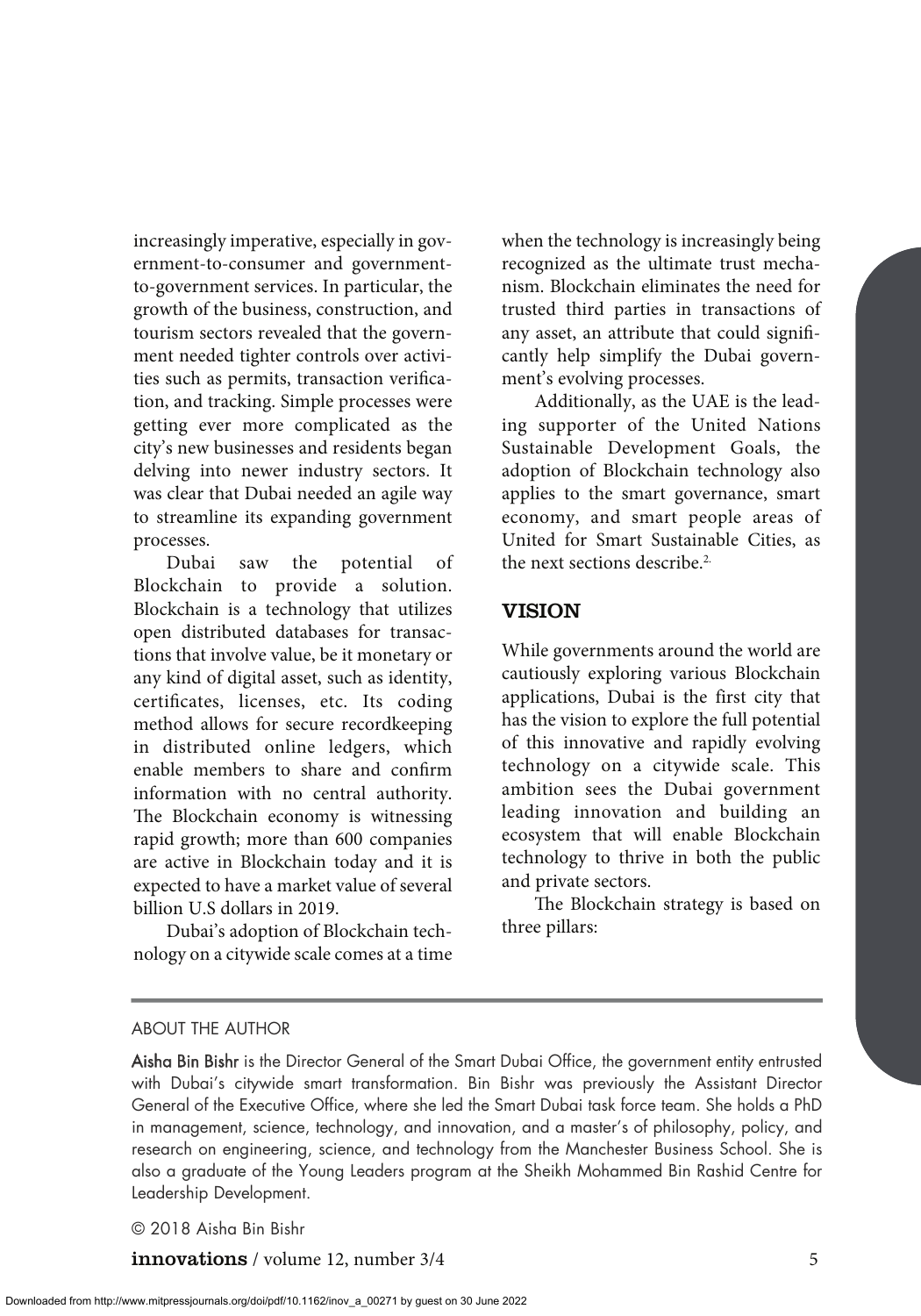**1. Government Efficiency:** Implement Blockchain technology across all applicable government services.

**2. Industry Creation:** Support the creation of a Blockchain industry by providing an enabling ecosystem that empowers startups and businesses.

**3. Local and International Thought Leadership:** Lead the global thinking on Blockchain technology and become the hub for Blockchain intellectual capital and skill development.

The adoption of Blockchain technology perfectly aligns with the vision of embracing technology innovation citywide, which will enable Dubai to offer the most efficient, seamless, safe, and impactful experiences for its residents and visitors.

# IMPLEMENTATION

Dubai has developed a detailed roadmap that is organized around the Blockchain strategy's three pillars. This roadmap defines the way forward for the city's Blockchain ambitions. Dubai's plan includes actionable initiatives for each pillar in the strategy.

## Government Efficiency

In 2017 and 2018, the Smart Dubai Office was identifying and piloting use cases of the most applicable government services on Blockchain. The Payment Reconciliation and Settlement System, which went live in September 2018, was the first Blockchain use case, and many more are planned to roll out in 2019. This new system reconciles payments between government entities and banks within seconds a process that previously took 45 days!

The most applicable services are those that would benefit most from Blockchain technology, due to their need to eliminate third parties, transaction ledgers, smart controls, and/or automa-

Downloaded from http://www.mitpressjournals.org/doi/pdf/10.1162/inov\_a\_00271 by guest on 30 June 2022

tion. So far more than 20 government and private-sector use cases have been identified and are currently going through the pilot phase.

The Blockchain pilots are being run across several sectors in the city, including energy, transport and logistics, tourism, health, education and employment, economic development, safety and justice, social services, municipal and land works, and smart districts. This process has involved the key government champions in each public sector, including the Dubai Land Department, Dubai Electricity and Water Authority, the Roads and Transport Authority, the Dubai Tourism and Commerce Marketing Department, the Department of Economic Development, Dubai Police, Dubai Health Authority, and many more stakeholders that are key to sectoral adoption.

When organizing the rollout of the Blockchain pilots, Dubai recognized the importance of putting in place a governance framework that would ensure that all stakeholders are aware of their roles and receiving the support they need. The Smart Dubai Office, for example, held workshops with each stakeholder in order to identify the best potential pilots for their sector and provide stakeholders with the technical standards and unified protocols they needed to implement their pilots.

During the pilot phase, most entities identified the need for official government-issued Blockchain implementation policies, therefore Blockchain policy will be developed for a number of areas, such as security, ownership, infrastructure management, consumer rights, startup support and enablement, financial technology, etc. The policy implications of Blockchain implementation will be assessed continually. Smart Dubai is therefore also running policy workshops with public- and private-sector entities to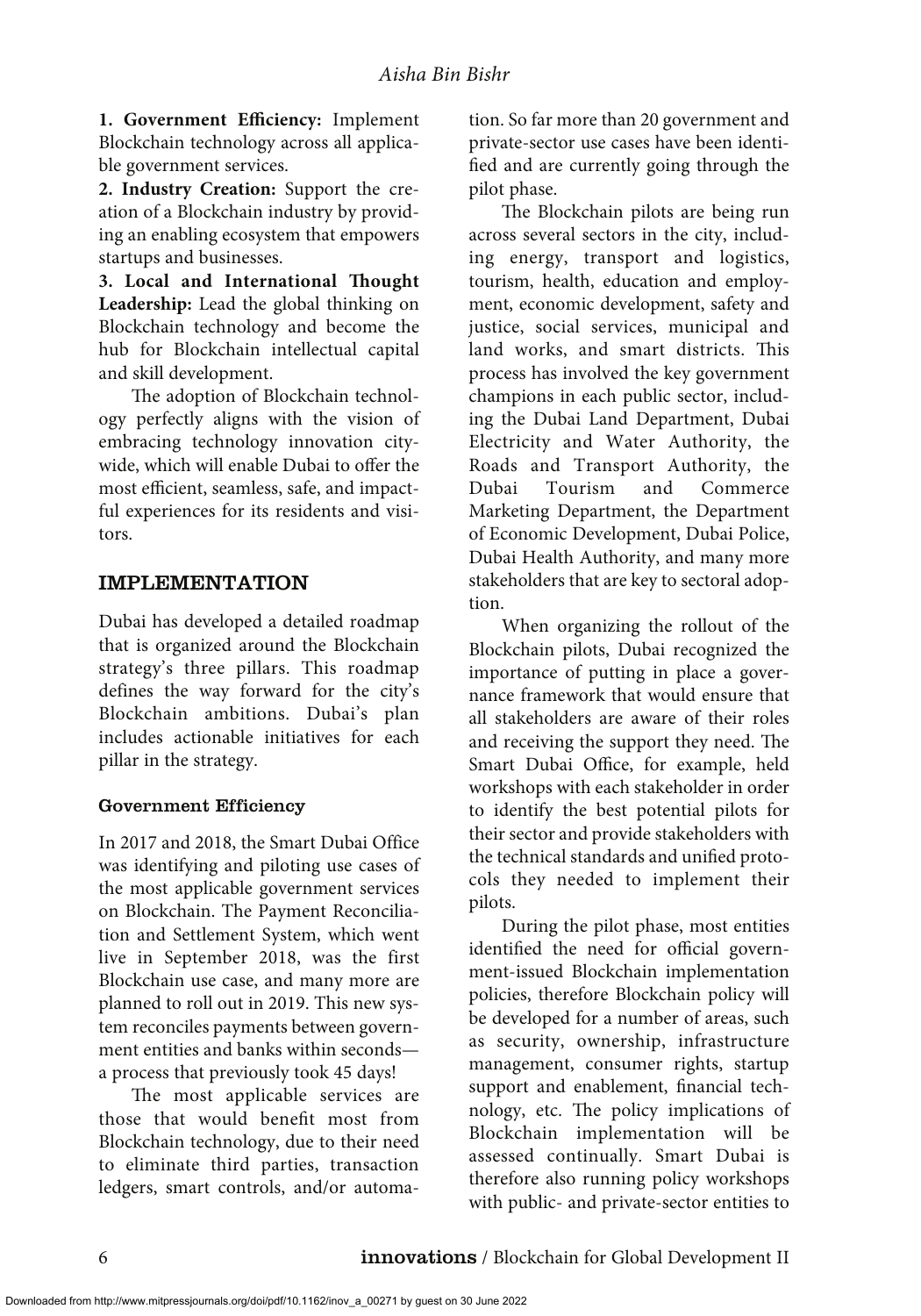identify challenges they will face before Blockchain is implemented, and will finalize the policies with their feedback in mind.

## Industry Creation

In addition to rolling out Blockchain in the government, Dubai aims to create a Blockchain industry that enables private companies and startups to thrive and innovate. To achieve this aim, it has created two key action areas to support the development of an enabling ecosystem that will empower businesses:

**Blockchain Accelerators:** Smart Dubai has participated in two accelerators, the Dubai Future Accelerators and the Startupbootcamp Smart City Dubai Accelerator. Blockchain solution providers from around the world were invited to work with local government entities and to test Blockchain implementation.

**Smart Dubai Global Blockchain Challenge:** Hosted annually in Dubai, the Smart Dubai Global Blockchain Challenge invites startups from across the globe to pitch Blockchain ideas that could be implemented in the city. In May 2018, the second Global Blockchain Challenge received more than 200 applications from 85 cities that wanted to showcase their best and brightest Blockchain solutions. Smart Dubai shortlisted the top 17 entities and flew them to Dubai to present at the Future Blockchain Summit in May 2018, where three winners were awarded cash prizes and introduced to relevant government and private-sector partners.

By opening the door to Blockchain professionals from around the world to come to Dubai and help pilot and implement use cases for each sector, the city is stimulating both the Blockchain market and its own economy.

# Thought Leadership

This pillar reflects Dubai's aim to lead global thinking on Blockchain technology and become the hub for Blockchain intellectual capital and skill development. To achieve this aim, Smart Dubai is working on four key action areas:

**Skill Development:** Dubai aims to become the regional and global hub for Blockchain skill development by offering the most comprehensive and frequent training programs aimed at Blockchain coders, policymakers, strategists, and project managers.

**Intellectual Capital—Smart Cities Global Network:** Smart Dubai aims to create and share intellectual capital related to its Blockchain adoption by developing case studies for each of its city pilots. To achieve that goal, in April 2018 Smart Dubai launched the Smart Cities Global Network, the largest international network of smart-city stakeholders. Smart Dubai aims to bring together partners that share its passion for advanced technology, Fourth Industrial Revolution breakthroughs, smart living, and spreading happiness in the community through tech-enabled, human-centric services.

Network members include representatives from government, the private sector, research centers, academic institutes, subject-matter experts, and the media. The network approach is agile and flexible, as it has no fixed time commitments and governance structures. Instead, members can join the network online and become visible to one another through the first comprehensive global smart-city directory. This visibility enables Smart Dubai and other network members to reach out to one another to exchange knowledge around the implementation of smart-city and technological initiatives; about ecosystem enablement efforts that support startups and entrepreneurs; and about skills development, publications, events, awards, and more.